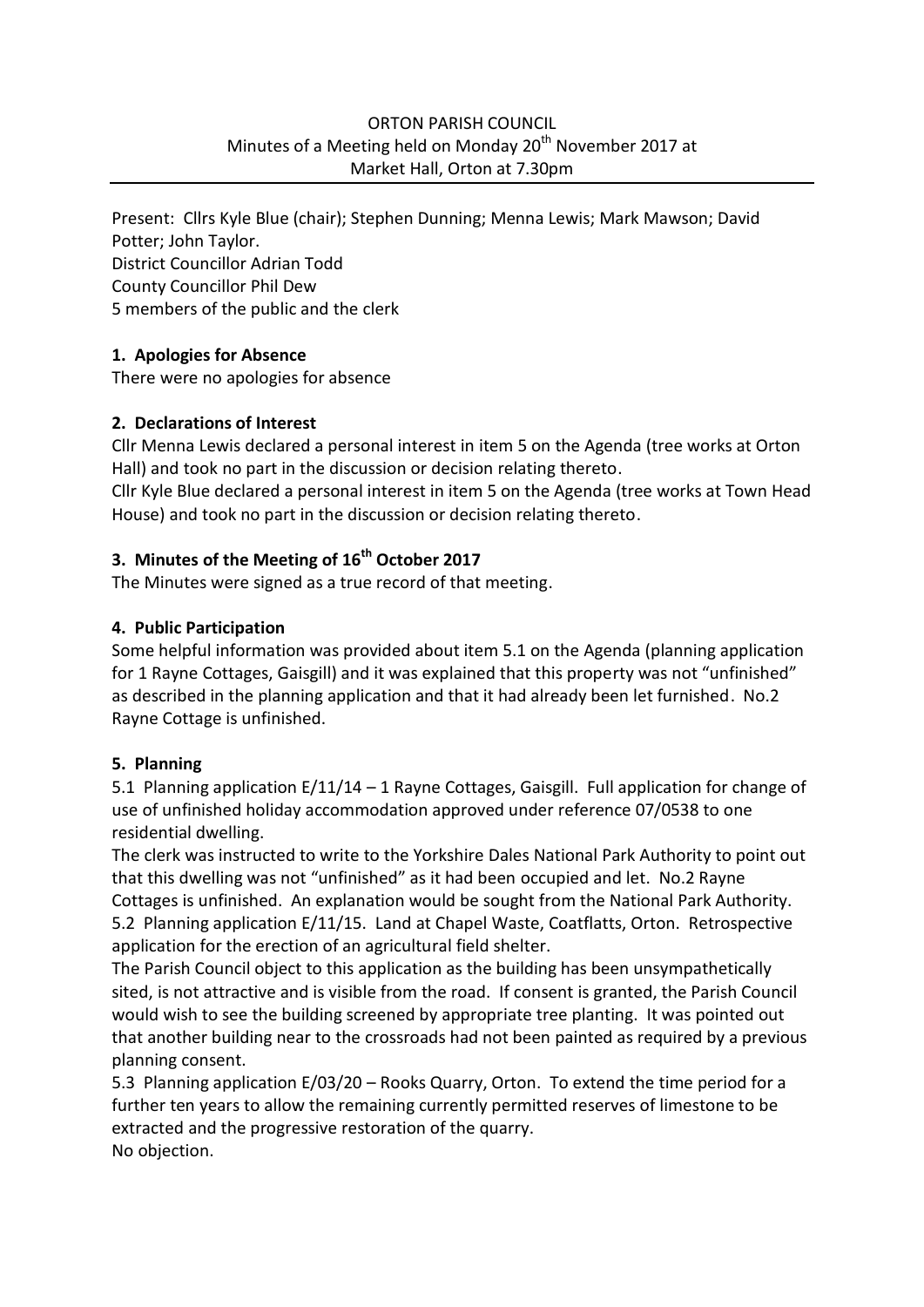The Parish Council raised no objection to the following tree works within the Conservation Area:

1. Various tree works at Frankland Park.

2. Orton Hall. To remove one declining birch and to crown clean a sycamore.

3. Town Head House. To remove one larch; remove one cypress and to remove two small cherry trees and a leylandii.

## **6. Play Area**

The report of the Play Inspection Company was noted. Urgent work would be carried out as soon as possible and non-urgent work would be completed in the spring.

#### **7. Website and Defibrillators**

A volunteer had been found who would be able to update the new community website. Cllr John Taylor would seek estimates for building the website and would also contact Westmorland Services to see if they might be interested in participating in the project. The clerk reported that a bid had been submitted to the National Lottery Awards for All scheme for funding for the two additional defibrillators, but it is currently taking up to three months for bids to be considered by that body.

#### **8. Finance**

The cash book and bank reconciliation were circulated for information.

| RESOLVED - To pay the following accounts:                                                  |         |
|--------------------------------------------------------------------------------------------|---------|
| Orton Market Hall (rent)                                                                   | £30.00  |
| United Utilities (water and waste water for the period to 24.10.17)                        | 90.36   |
| The Play Inspection Company (fee for survey of equipment)                                  | 78.00   |
| Cost of replica policeman (control of traffic speed)                                       | 92.40   |
| L. Potter - salary for November and December                                               | 500.70  |
| M. Longworth - salary for November and December                                            | 280.00  |
| HMRC - PAYE for November and December                                                      | 195.20  |
| Amey (grass cutting for the year)                                                          | 1385.53 |
| Orton Post Office - supplies for public toilets                                            | 104.35  |
| RESOLVED - to pay £25.00 to Marion Robinson to defray the cost of electricity to the light |         |
| by the school                                                                              |         |

## **9. Budget for 2018/19**

A draft budget was circulated for information.

RESOLVED: That the precept for 2018/2019 would not be increased but would remain at £17,000 as the Parish Council had sufficient reserves to meet expected expenditure.

## **10. Road/boundary signs and traffic calming**

Cllr Kyle Blue reported that the Yorkshire Dales National Park Authority would remove the white "Orton" sign from the boundary stone at the entrance to the village. Cllr Blue will also look into commissioning a more attractive "Orton" sign for the village.

Cllr David Potter reported that the replica policeman was working well in reducing speeding through the village.

#### **11. Correspondence**